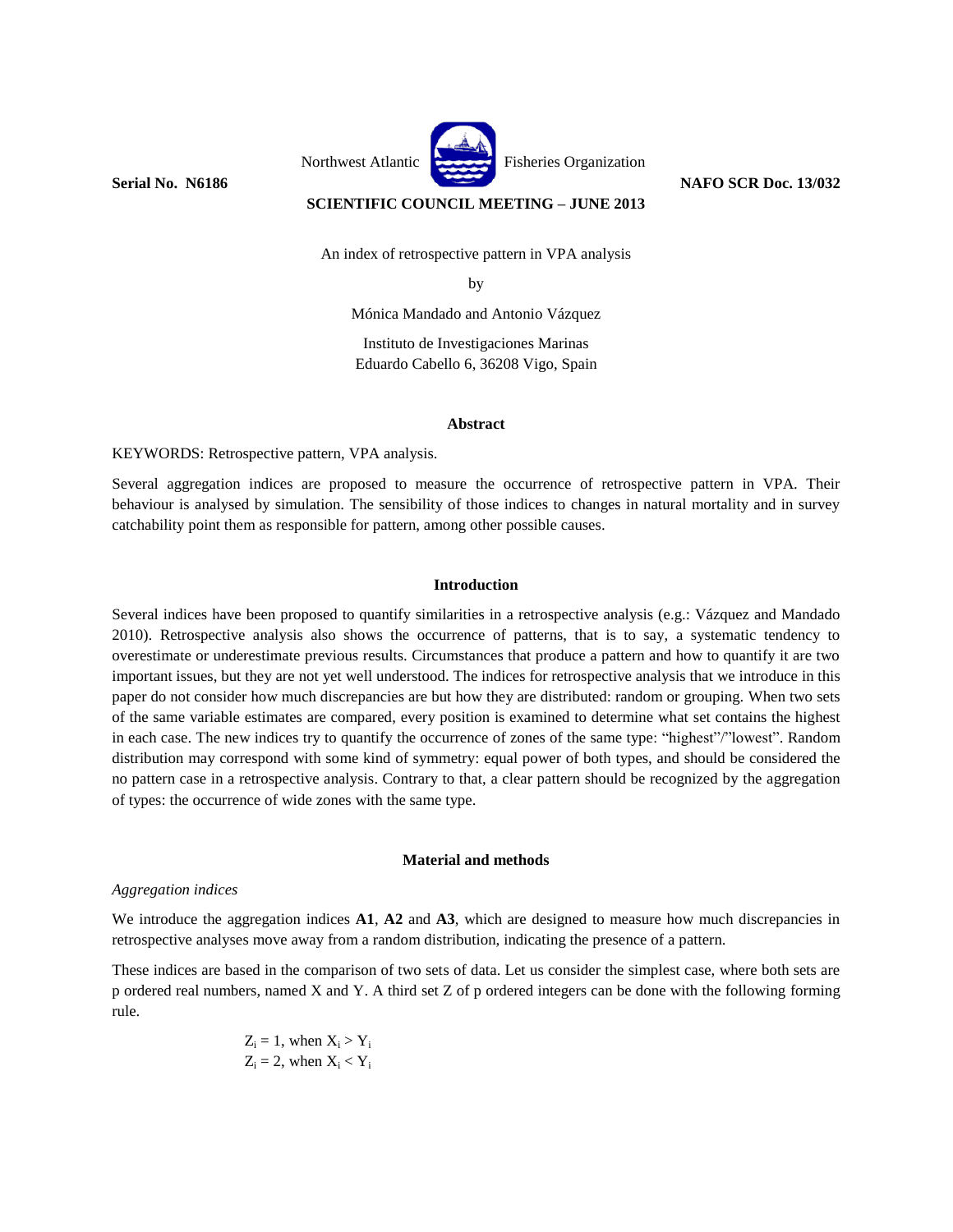$$
\mathbf{a} = \sum_{i=1,g} (n_i - 1)^2
$$

will produce values between cero, when 1s and 2s are alternated and no grouping exist, and  $(N-1)^2$  when all are 1s or all are 2s, and N is the set's size. By numerical simulation, we identified mean (m) and standard deviation (s) of this algorithm when 1s and 2s are distributed at random. These statistics are size dependent, let say  $m_p$  and  $s_p$  for a *p* sized set. Based on them, an **as** standardized index is proposed as:

**as** = 
$$
(a - m_p) / s_p
$$
   
**m**<sub>p</sub> = 1.5<sup>\*</sup>p - 3.44   
**p** = set's size

But this index has not a normal or symmetric distribution pattern, so an alternative index is proposed.

$$
A = sqrt(a - m_p) / s_p \qquad \qquad sqrt = squared root
$$

where  $s_p$  is now the standard deviation of sqrt( $\mathbf{a} - m_p$ ):

$$
s_p = [0.169 * log(p) + 1.0591] * 6.25
$$

The  $m_p$  and  $s_p$  expressions were determined by simulation, so they only provide reasonable values for discrete cases.

This index has a close to normal distribution, N(0,1). Values higher than 2.5 may indicate some significant (99% prob.) depart from random distribution, and higher values indicate higher departure. Negative values are also possible, and they may indicate that 1s and 2s are more homogeneously mix than expected in a random process. We understand that such homogeneity is a different property that aggregation, and the limit between both is the random distribution. Based on that, negative values of the **A** index are reduced to cero:

$$
\mathbf{A} = \max(\mathbf{A}, 0)
$$

Because we are only interested in high values, this index is one tail text, and 99% limit is 2.33.

#### *Lineal aggregation index A1*

Let us now consider two matrices  $p \times q$  of real numbers, X and Y, and let us prepare a third one Z with the above forming rule in both dimensions.

$$
Z_{i,j} = 1
$$
, when  $X_{i,j} > Y_{i,j}$   
 $Z_{i,j} = 2$ , when  $X_{i,j} < Y_{i,j}$ 

The proposed **A1** index is calculate as the above linear index of the linearized matrix Z joining rows.

## *Orthogonal aggregation index A2*

A better measure of grouping in the Z matrix could be done in the following routine:

- 1- Calculate  $Z_{i,j}$  as previously stated.
- 2- Forming all squares where elements  $Z_{i,j}$ ,  $Z_{i+1,j}$ ,  $Z_{i,j+1}$ , and  $Z_{i+1,j+1}$  are all equal.
- 3- Making groups with the above squares which have at least one element in common.
- 4- Let *g* be the number of groups and  $n_i$  the size of the *i* group.
- 5- Calculate: **a** = sqrt $[\sum_{i=1,g} (n_i 3)^2]$
- 6- Let m<sub>pq</sub> and s<sub>pq</sub> be the mean and standard deviation of **a** from Z matrices p×q build at random.
- 7-  $A = (a m_{pq}) / s_{pq}$  => we accept: A = N(0,1)
- 8-  $A2 = MAX(A,0)$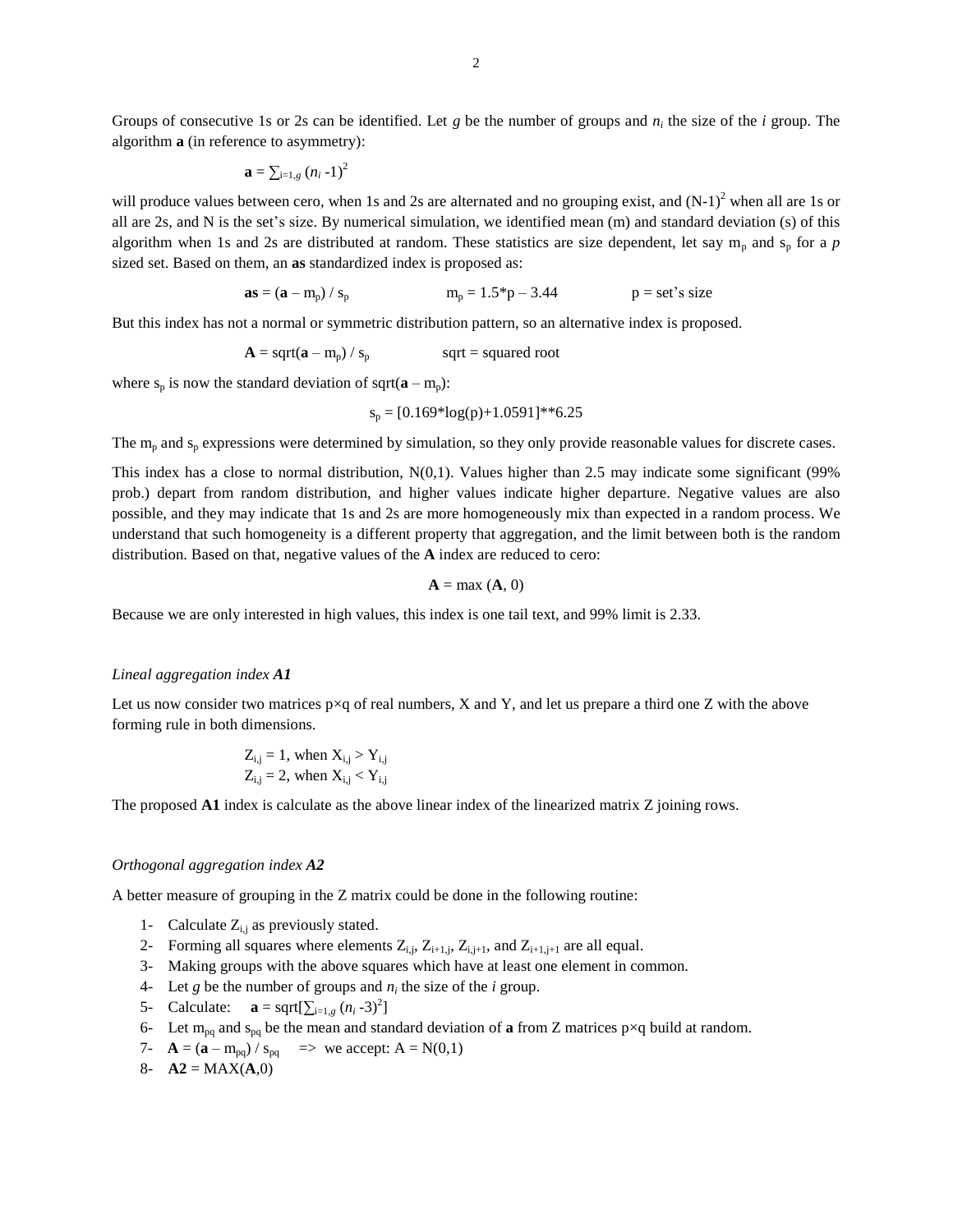Expressions for  $m_{pq}$  and  $s_{pq}$  correspond to the random distributed situation, and they were deduced by simulation in discrete cases (p,  $q \le 100$ ):

> $m_{pq} = 1.6313 * sqrt(p*q) + 0.721 * [sqrt(p) + sqrt(q)] + 1.2694$  $s_{pq} = 8.951 - 20 * (1/p + 1/q)$

#### *Oblique aggregation index A3*

Grouping could have an oblique component arising for some common factor for x and y, i.e.: age and years in a retrospective analysis. A new aggrupation index is proposed following the routine:

- 1- Calculate  $Z_{i,j}$  as previously stated.
- 2- Forming all rhombuses where elements  $Z_{i,j}$ ,  $Z_{i,j+1}$ ,  $Z_{i+1,j+1}$ , and  $Z_{i+1,j+2}$  are all equal.
- 3- Forming all rhombuses where elements  $Z_{i,j}$ ,  $Z_{i+1,j}$ ,  $Z_{i+1,j+1}$ , and  $Z_{i+2,j+1}$  are all equal.
- 4- Making groups with the above rhombuses which have at least one element in common.
- 5- The **A3** index is calculated follow the same steps 4-7 as in the above **A2** index, but using:

$$
m_{pq}=~2.9626*sqrt(p*q)+2.28*[sqrt(p)+sqrt(q)]-1.1592
$$

$$
s_{pq}\,=16.5+373.0\,/\,p\,/\,q-70.0\,\textrm{\text{*}}\,(1/p+1/q)
$$

#### *Retrospective analysis*

In applying these indices to a retrospective analysis we proceeded as follows:

- 1- Let N*0,a,y* be a VPA estimation of abundance at age *a* and year *y* (*na* ages and *ny* years).
- 2- Calculate 5 retrospective peels by reducing the *p* last years, which produce  $N_{p,q,y}$  estimations of abundance.
- 3- Reduce dimension of  $N_{p,q,y}$  matrix from 3 to 2 by replacing numbers at age by their sum in a range of ages:

$$
N_{p,y} = \sum_{a=a1, a2} N_{p,a,y}
$$

4- Calculate Z matrix ( $ny \times 5$ ) with the following forming rule:

$$
Z_{pa} = 1
$$
, when  $N_{p,y} > N_{p-1,y}$ 

$$
Z_{pa} = 2
$$
, when  $N_{p,y} < N_{p-1,y}$ 

- $Z_{pa} = 0$ , for non-existing positions
- 5- A modification to this rule was introduced:  $Z_{pa} = 0$  when relative difference of  $N_{p,y}$  and  $N_{p-1,y}$  was less than 5%.
- 6- Calculate **A1**, **A2**, and **A3** by considering only 1s and 2s, but not 0s.

#### *Inaccuracy and simulated population*

While retrospective indices measure discrepancies among different VPA results, inaccuracy indices were introduce to measure differences between result and the original simulated population (Vázquez and Mandado 2010).

In applying these indices to measure inaccuracy between abundance of the simulated population and VPA abundance estimates, we proceeded as in the general case of comparing to matrices of the same size; we call the result indices **A1\***, **A2\***, and **A3\***. There is a main difference between indices without and with asterisk: the former ones are based on "number of years × number of peels" matrices, while second ones are based on "number of years  $\times$  number of ages" matrices.

Taking into account that last years are the most important, number of years used to calculate theses indices were reduced to the last 10.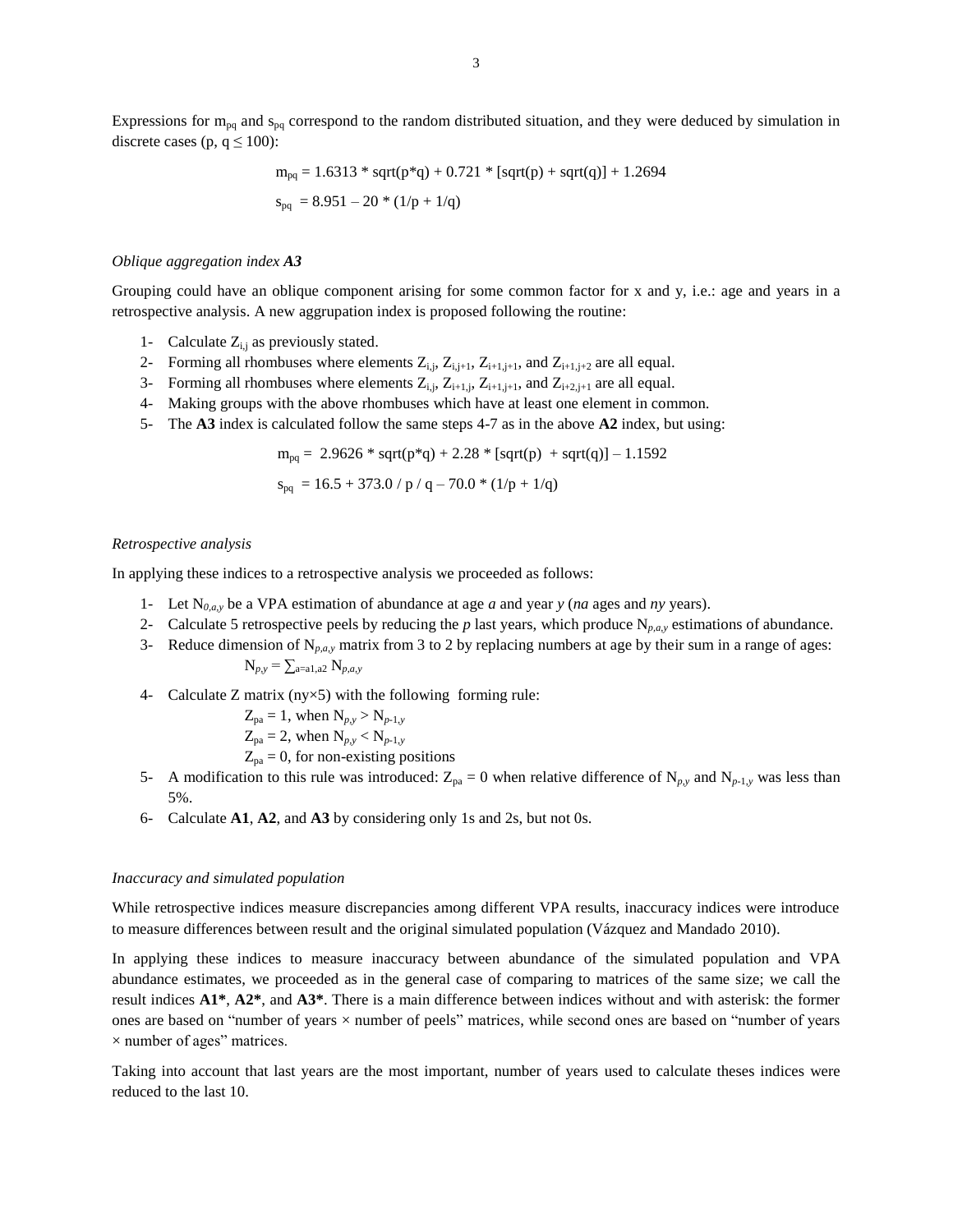| Years          | 1975 | 2007 |                             |      |      |      |      |      |      |      |      |      |      |      |
|----------------|------|------|-----------------------------|------|------|------|------|------|------|------|------|------|------|------|
| Ages           |      | 14   | (age 14 being a plus group) |      |      |      |      |      |      |      |      |      |      |      |
| M              | 0.2  |      |                             |      |      |      |      |      |      |      |      |      |      |      |
| ages           |      | 2    | 3                           | 4    | 5    | 6    |      | 8    | 9    | 10   | 11   | 12   | 13   | 14   |
| Partial R      | 0.0  | 0.0  | 0.0                         | 0.1  | 0.2  | 0.5  | 1.0  | 1.0  | 0.75 | 0.5  | 0.5  | 0.5  | 0.5  | 0.5  |
| Stock weight   | 0.0  | 0.1  | 0.2                         | 0.3  | 0.4  | 0.6  | 0.8  | 1.1  | 1.5  | 1.9  | 2.6  | 3.1  | 3.9  | 5.0  |
| Maturity       | 0.0  | 0.0  | 0.0                         | 0.0  | 0.0  | 0.0  | 0.0  | 0.0  | 0.0  | 1.0  | 1.0  | 1.0  | 1.0  | 1.0  |
| F: min. max.   | 0.2  | 0.5  |                             |      |      |      |      |      |      |      |      |      |      |      |
| Survey indices | 1990 | 2007 |                             |      |      |      |      |      |      |      |      |      |      |      |
| q survey 1     | 0.00 | 0.00 | 0.01                        | 0.04 | 0.10 | 0.17 | 0.19 | 0.18 | 0.12 | 0.05 | 0.03 | 0.02 | 0.02 | 0.02 |
| q survey 2     | 0.26 | 0.25 | 0.22                        | 0.19 | 0.16 | 0.12 | 0.09 | 0.07 | 0.05 | 0.04 | 0.03 | 0.02 | 0.02 | 0.02 |

Simulations were done as described by Vázquez and Mandado (2010) and Mandado and Vázquez (2011):

In those papers the effects of random variability of parameters and random error in otoliths ageing on retrospective and inaccuracy indices were analysed. In this paper new sources or variability were considered:

> Natural mortality – M Partial recruitment – pr Survey catchability  $- q$

A new simulation procedure was now introduced: till now random variability of parameters and random error in otoliths ageing were a constant situation along the simulated series of years; the new parameters (M, pr, q) change from one level to another in a certain year: there is a leap in their value along the time, but they remain constant (or with random variability) before and after the leap; two periods occur along the years in the each formulation. The leap only affects the simulated population, but not to the VPA methods in use.

The above values of natural mortality, partial recruitment and survey catchability were used unless others are indicated.

## *Natural mortality*

*Simulations*

In cases where natural mortality was modified, changes only affect the way the simulated population is generated: abundance, catch, and survey indices from one year to the end. Natural mortality remains equal 0.2 for the VPA routines analysing those data. Change was considered in five different cases, with values equal 0.2, 0.3, 0.4, 0.5, and 0.6, from the same year. The year when the leap is produced is indicated.

#### *Partial recruitment*

Partial recruitment of the fleet was simulated to allow easy modification and to explore this effect on as a dome shape the indices under study. A dome shape function was selected (see annex) and modification produced displacement of the whole curve to younger ages (Figure 1). Formulation 1 has not leap and the recruitment function is the red line in Figure 1. All other formulations leap from this recruitment function to any of the left side lines. Tested leap years were 2000 and 2003.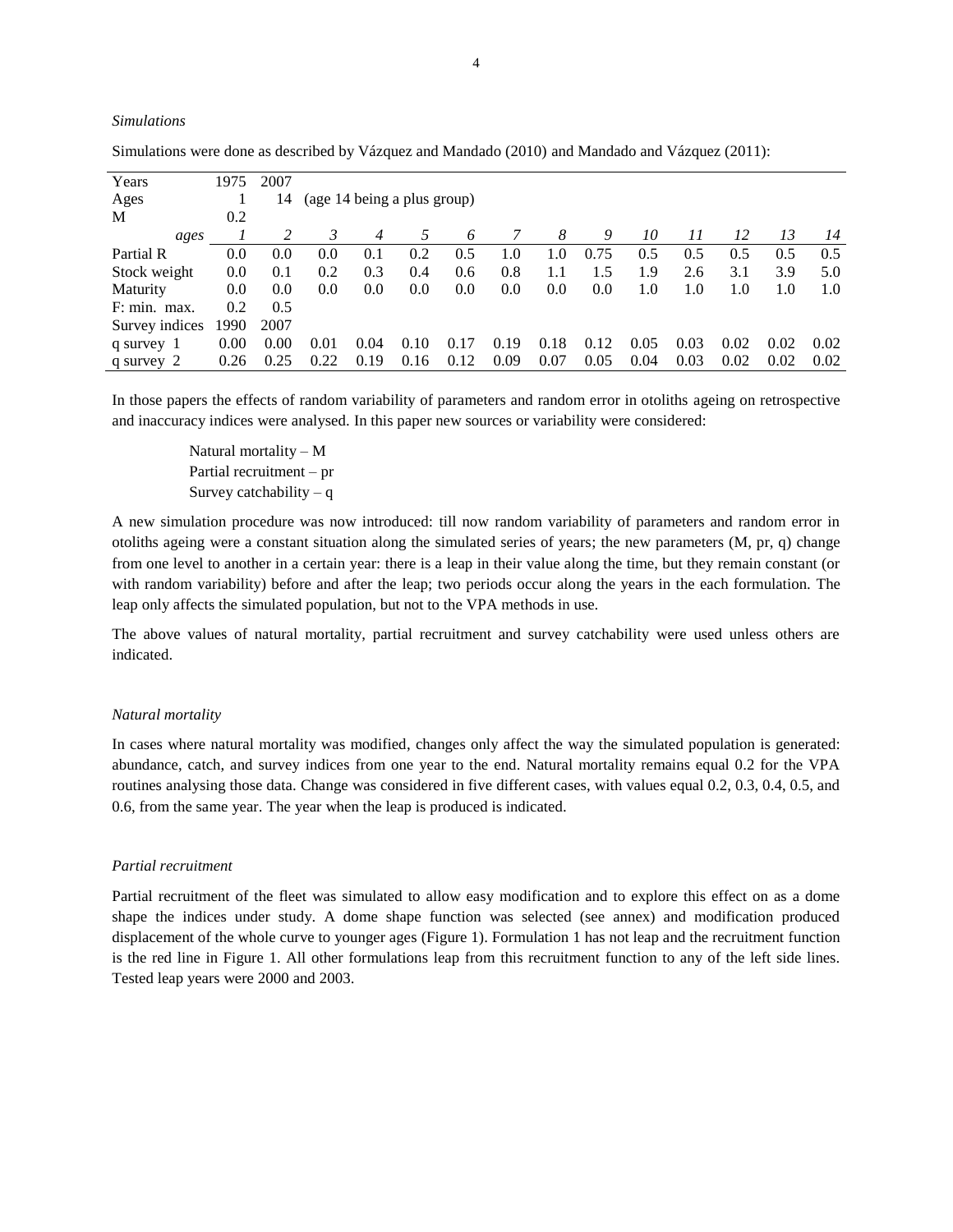## *Survey catchability*

The same dome shape function was used to simulate a catchability function for each simulated fleets (Figure 2). Changes in catchability were then explored as in the case of partial recruitment. Formulation 1 has not leap and the catchability function is the red line in Figure 2. All other formulations leap from this catchability function to any of the right side lines. Tested leap years were 1994, 1997, 2000 and 2003.

One thousand cases were considered in each formulation, with some set of defined parameters. Formulations are grouped in series where only one parameter changes. The behaviour on the indices is then analysed. Previously described retrospective and inaccuracy indices were also calculated jointly the new ones introduced here in order to check their behaviour in the new conditions.

The VPA methods in use were ADAPT and XSA. Two formulations of ADAPT were considered: ADAPT-10, where each cohort present in the last year had a parameter, the survivors, and ADAPT-9, with the same scheme, but last age is excluded (because mortality at that age is a function of the other old ages).

Figure 3 shows the agreement between some aggregation indices.

# **Results**

# *1- On the behaviour of former retrospective and inaccuracy indices and the new aggregation indices in a random environment.*

Simulated cases are generated with a partial recruitment that varies at random, and catch at age and survey indices differ from their simulated 'exact' figures in a random way. Standard deviation of partial recruitment (sdPR), and coefficients of variation of catch at age (cvCA) and survey indices (cvSI) have the same value en each of the five cases: 0.0001, 0.1, 0.2, 0.5, and 1.0 (Figure 4). The figures are equivalent to Figure 1 in Vázquez and Mandado (2010).

All retrospective indices have a good behaviour. The aggregation indices **A** are insensible to the proposed random variability.

Inaccuracy indices also have a good behaviour, and XSA produce the best fits between the results and the simulated population. The aggregation indices **An**\* reach an almost constant high value from the 0.2 level of random variability.

# *2- On the behaviour of indices with otoliths sample size.*

Simulation includes a "stratified strategy sampling otoliths" with 5, 10, 20, 50, and 100 otoliths for length class, and 5% ageing mistake level (Mandado and Vázquez 2011), random variability was introduced by making sdPR, cvCA and cvSI equal 0.2, and the same variability was included as a background in all formulations. Results are presented in Figure 5, which are equivalent to Figure 2 in Mandado and Vázquez (2011).

All retrospective indices have a good behaviour, and XSA produce the smallest values. The **A1** index produces an unexplainable figure, and indices **A2** and **A3** are insensible to the proposed random variability plus otoliths sample size.

Inaccuracy indices also have a good behaviour; it means that they start in cero, when variability is null, and they grow as variability increases. Besides, XSA produce the best fits between the results and the simulated population. The aggregation indices have a high level due to random variability but they do no change with otoliths sample size.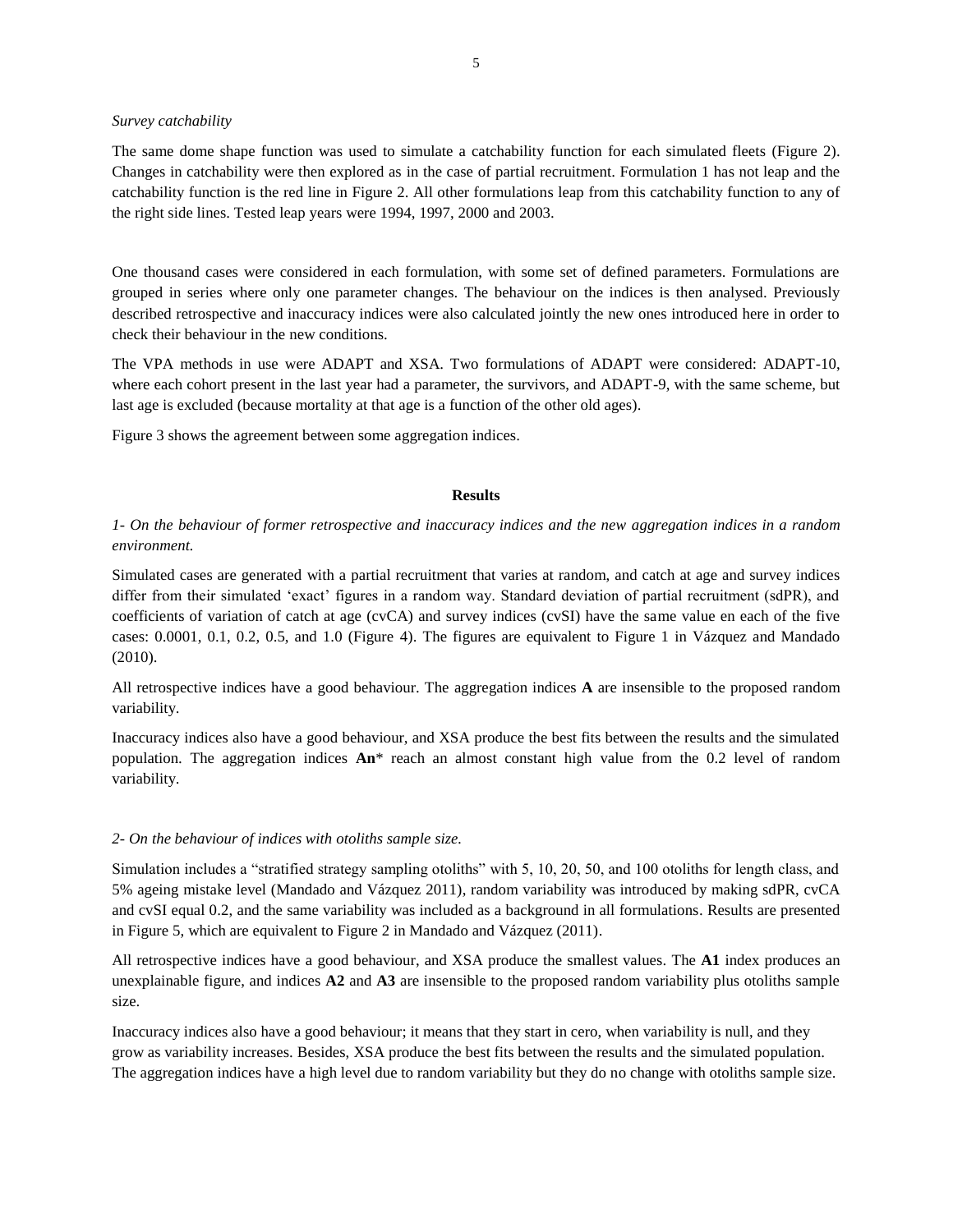# *3- On the behaviour of indices with a leap in natural mortality.*

First formulation does not contain change in M. All other formulation have a leap that occurs in 2002, changing from M=0.2 to 0.3, 0.4, 0.5, and 0.6 (Figure 6).

All retrospective are sensible to the leap in M, with small differences among VPA formulations. The aggregation indices **A** are sensible when M changes to more than 0.3, and XSA are affected the most.

All inaccuracy indices are sensible to the leap, and XSA produces small values (best fit). Aggregation indices **A1\***, **A2\***, and **A3\*** increase as new M increase, and XSA produce the highest values (highest aggregation, highest retrospective).

Because of the good behaviour of the aggregation indices in this case, the relationship among them was explored. Figure 3 shows that A2 and A3 measure the same, as well A2\* and A3\*.

# *4- On the behaviour of indices with a leap in partial recruitment.*

The five formulations contain the five partial recruitment relationships presented in Figure 1, from right to left. Leap years tested were 2000 (Figure 7) and 2003; results are quite similar. No sensibility was observed in anyone of the indices: changes in partial recruitment were undetectable with them.

# *5- On the behaviour of indices with a leap in survey catchability.*

The five formulations contain the five catchability relationships presented in Figure 2 for each survey, from left to right. Tested leap years were: 1994, 1997, 2000 (Figure 8), and 2003, and results are quite similar in all cases.

Retrospective indices are sensible to these changes, and maximum effect occurs in 1997 and 2000, but it is more reduced in 1994 and 2003. XSA produces the less sensible indices.

Aggregation indices **A** are quite sensible with ADAPT, but not with XSA.

Inaccuracy indices are also sensible to these changes, and XSA is the less affected. Maximum occurs in 2000 in all formulations.

Aggregation indices  $A1^*$ ,  $A2^*$  and  $A3^*$  show a common behaviour, with an almost uniform increase with the importance of the leap.

|  | Results could be summarized in the following table: |  |  |  |
|--|-----------------------------------------------------|--|--|--|
|--|-----------------------------------------------------|--|--|--|

| Source of    |        | retrospective | inaccuracy |             |  |
|--------------|--------|---------------|------------|-------------|--|
| disagreement | degree | aggregation   | degree     | aggregation |  |
| random       |        | no            |            | no          |  |
| sample size  |        | no            |            | no          |  |
| М            | ┿      |               |            |             |  |
| pr           | no     | no            | no         | no          |  |
|              |        | $+$ ADAPT     |            |             |  |
|              | ┭      | no XSA        |            |             |  |

"degree" refers to the retrospective or inaccuracy indices. "aggregation" is **An** or **An\*** depending of the case.

Results from a retrospective analysis of Greenland halibut if 2+2JKLMN (Healey *et al.* 2010) were used to test these new indices on a real case. Figure 9 shows the results' plot (they are no the final version). Aggregation indices were calculated as: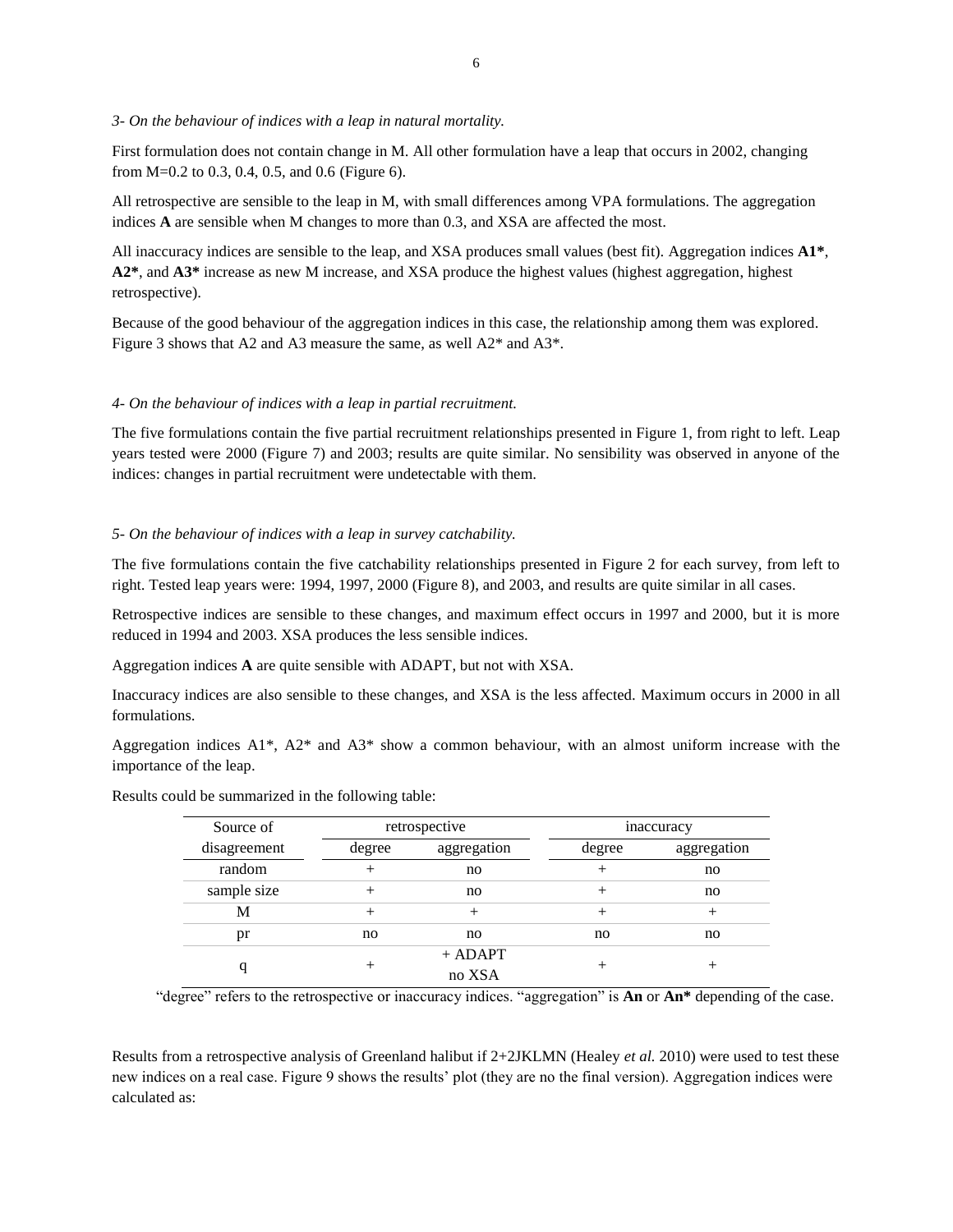| biomass<br>$\rightarrow +$ |  |  |
|----------------------------|--|--|
| recruits                   |  |  |

They indicate a limited departure from the proposed reference: aggregation produced at random. Departure is low in recruits, but it is null in 5+ biomass. This is coherent with the shape of the plots in Figure 9, and also with the fact that 5+biomass, being the sum of several results, are more stable that single magnitudes. As it was pointed out in describing the retrospective analysis, only relative differences greater than 5% were considered. When this limit is reduced to 0.5% the results were:

| $5+$ biomass |      | 3.26 | 2.43 |
|--------------|------|------|------|
| recruits     | 1.69 | 3.69 |      |

We conclude that the limit of 5% or 0.5% is crucial, and it requires further analyses.

### **Discussion**

The indices we proposed are an honest attempt to quantify some immensurable property, with is the occurrence of permanent trends in consecutive retrospective peels to overestimate or underestimate abundance figures. The validity of these indices cannot be judged *a priori*, but observing their behaviour, and that is the reason of all described simulations. The indices are proposed as a measure of aggregation, while retrospective and inaccuracy indices measure the importance of the deviates, so they try to measure complementary properties.

In general, the three aggregation indices **A** have a similar behaviour, but **A2** and **A3** produced values higher than **A1**. All of them have a sound behaviour: they are not sensible to random errors or changes in partial recruitment, but react to changes in natural mortality and survey catchability. The use of XSA instead ADAPT can prevent the effect of changes in survey catchability.

Aggregation indices **A1\***, **A2\*** and **A3\*** have also a similar behaviour, even A1\* produce lower values. **A1\*** reaches a certain level around 2.0 and **A3\*** and **A4\*** round 4.0 due to random errors and, after that, they are unaffected by changes in partial recruitment. All of them are positively affected by changes in natural mortality and survey catchability.

If aggregation indices are real indicators of a retrospective pattern, changes in natural mortality and changes in survey catchability would be two circumstances producing a pattern. Other circumstances could be also important, so this issue requires further analysis.

## **References**

Healey, B.P., J.-C. Mahé and M.J. Morgan – 2010. An Assessment of Greenland Halibut *(Reinhardtius hippoglossoides)* in NAFO Subarea 2 and Divisions 3KLMNO. *NAFO SCR Doc.* 10/40.

Mandado, M. and A. Vázquez – 2011. On otoliths sampling. *NAFO SCR Doc.* 11/23.

Vázquez, A. and M. Mandado – 2010. Random Retrospective Pattern in Fish Stock Assessment. *NAFO SCR Doc.* 10/36.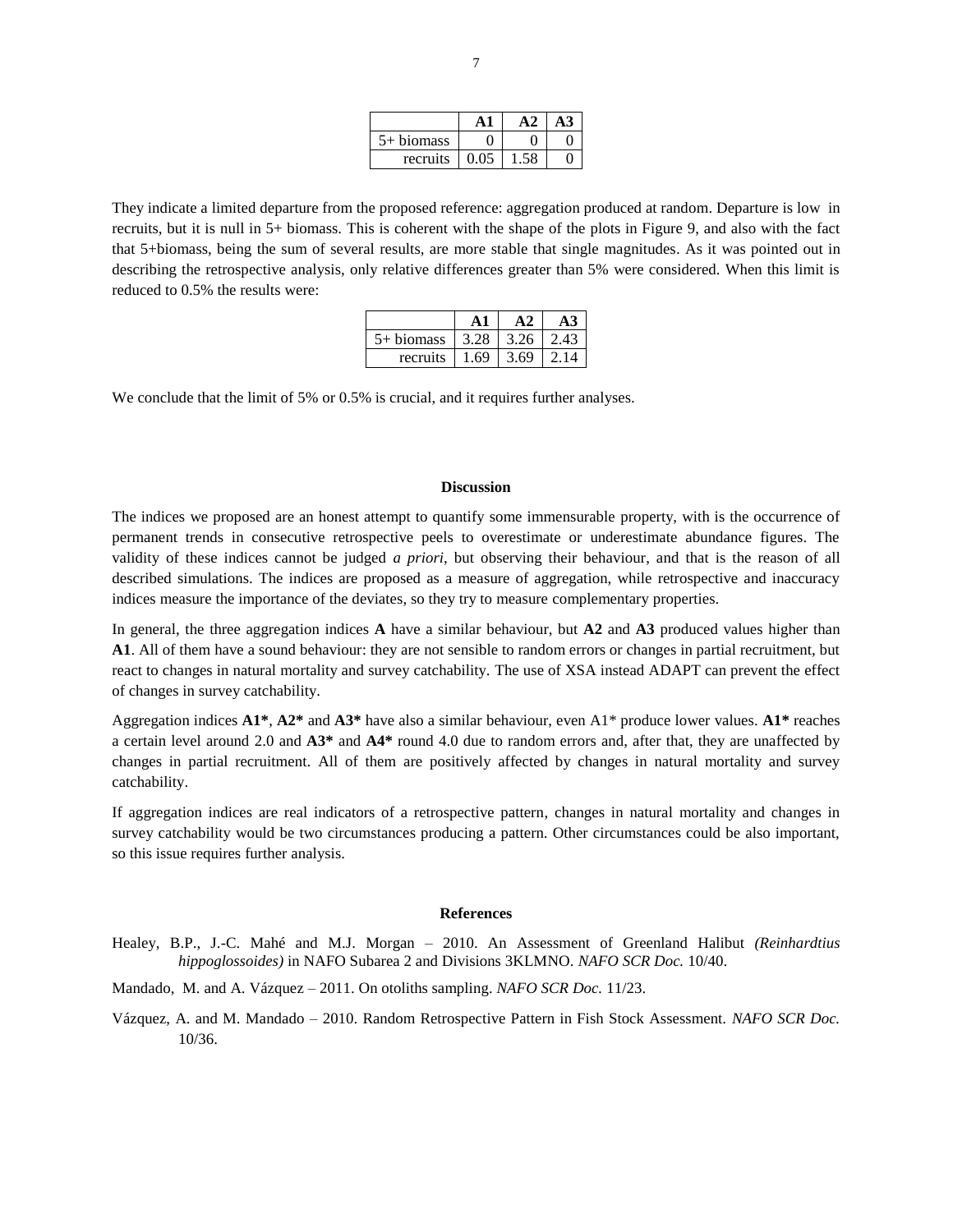

**Figure 1** – Partial recruitment at age. The original values are those of the red line. Change occurs once in each case, and partial recruitment takes the values of any of the left side lines.



**Figure 2** – Catchability at age of the two surveys. The original values are those of the red line of each survey. Change occurs once in each case, and catchability takes the values of any of the right side lines.



**Figure 3** – Relationship between **A2**-**A3** (left) and **A2\***-**A3\*** (right) when changes in natural mortality are simulated.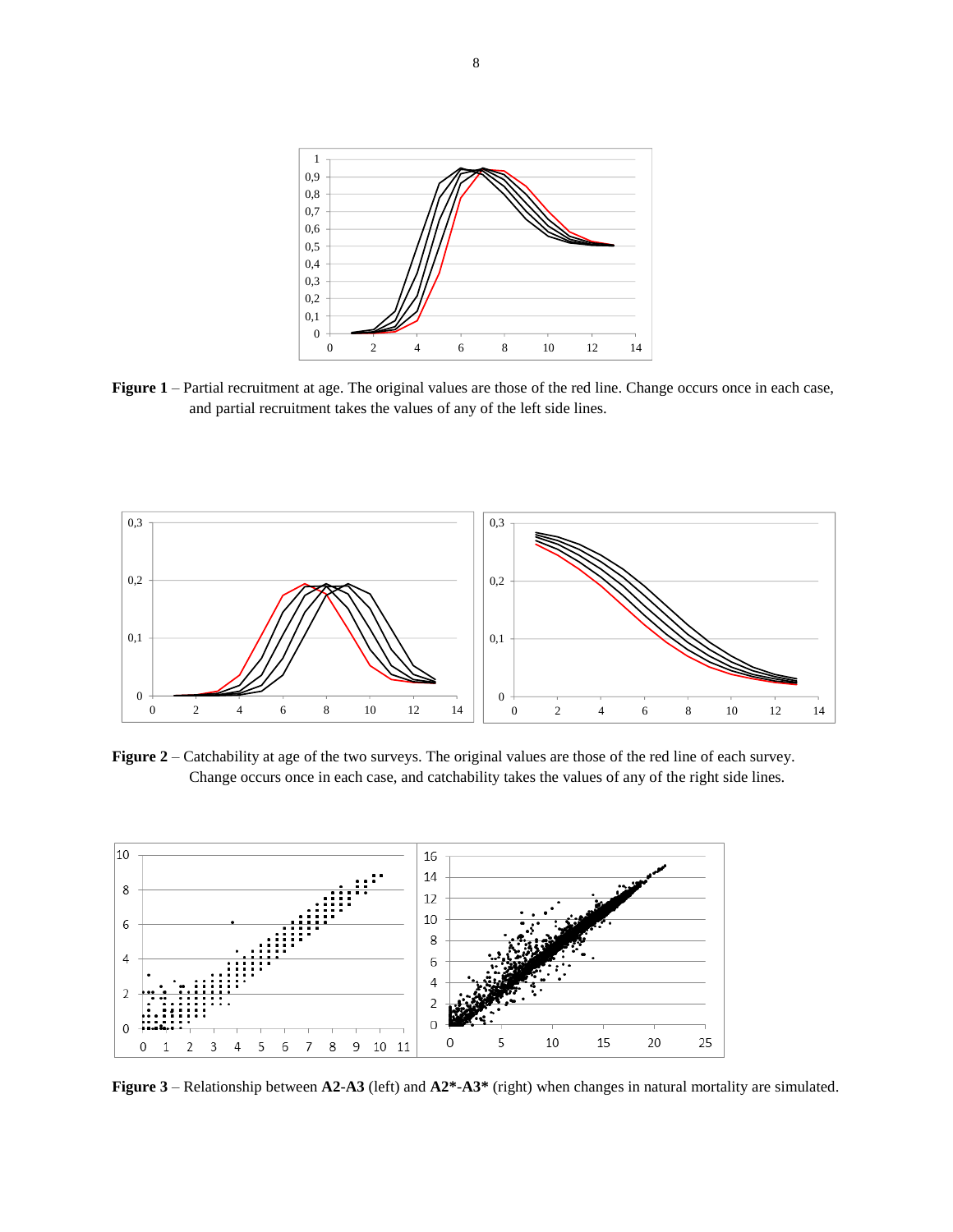



 $\bullet$ 

 $\mathbf{1}$ 

 $0.2-0.4-0.6-0.8$ 

**Figure 4** – Retrospective (left) and inaccuracy (right) indices: random variability in sdPR, cvCA and cvSI at the level indicated on x axis.



 $-xSA$  $p3^*$  $0.2$  0.4 0.6 0.8  $\sigma$ 3\*  $0.2$  0.4 0.6 0.8  $\mathbf{z}$ <sup>+</sup>  $0.2$   $0.4$   $0.6$   $0.8$  1  $\sigma$ SSB3\*  $0.2$   $0.4$   $0.6$   $0.8$  1  $\sigma$ FB3\*  $0.2$  0.4 0.6 0.8 1

 $A3*$ 

 $0.2$  0.4 0.6 0.8

 $\circ$ 

 $\mathbf{1}$ 

 $\mathbb O$ 

ADAPT 10 ADAPT 9



 $\circ$ 

 $\bullet$ 

 $0.2 - 0.4 - 0.6 - 0.8$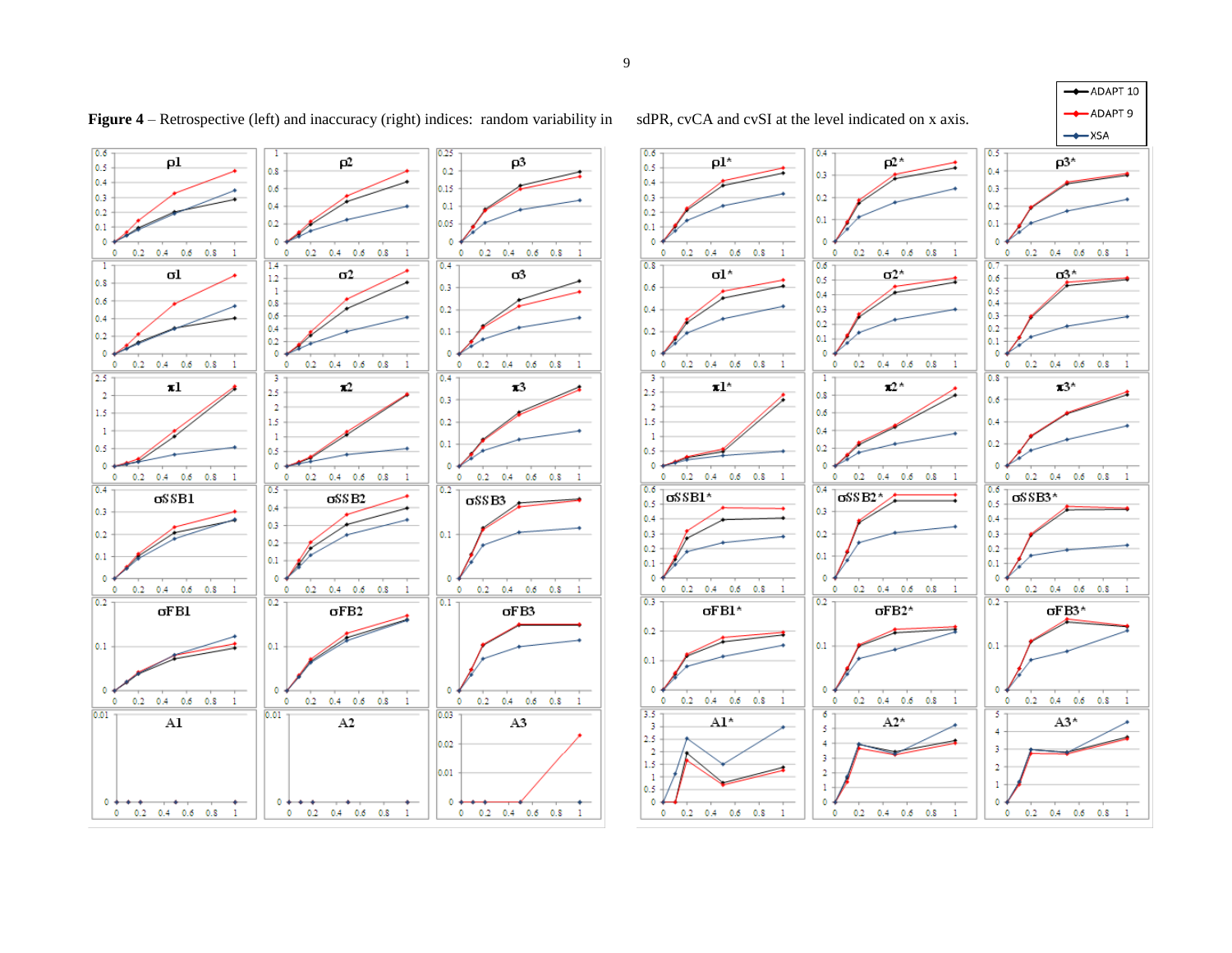



**Figure 5** – Retrospective (left) and inaccuracy (right) indices: otoliths sample size (as indicated in x axis) and 5% ageing mistakes.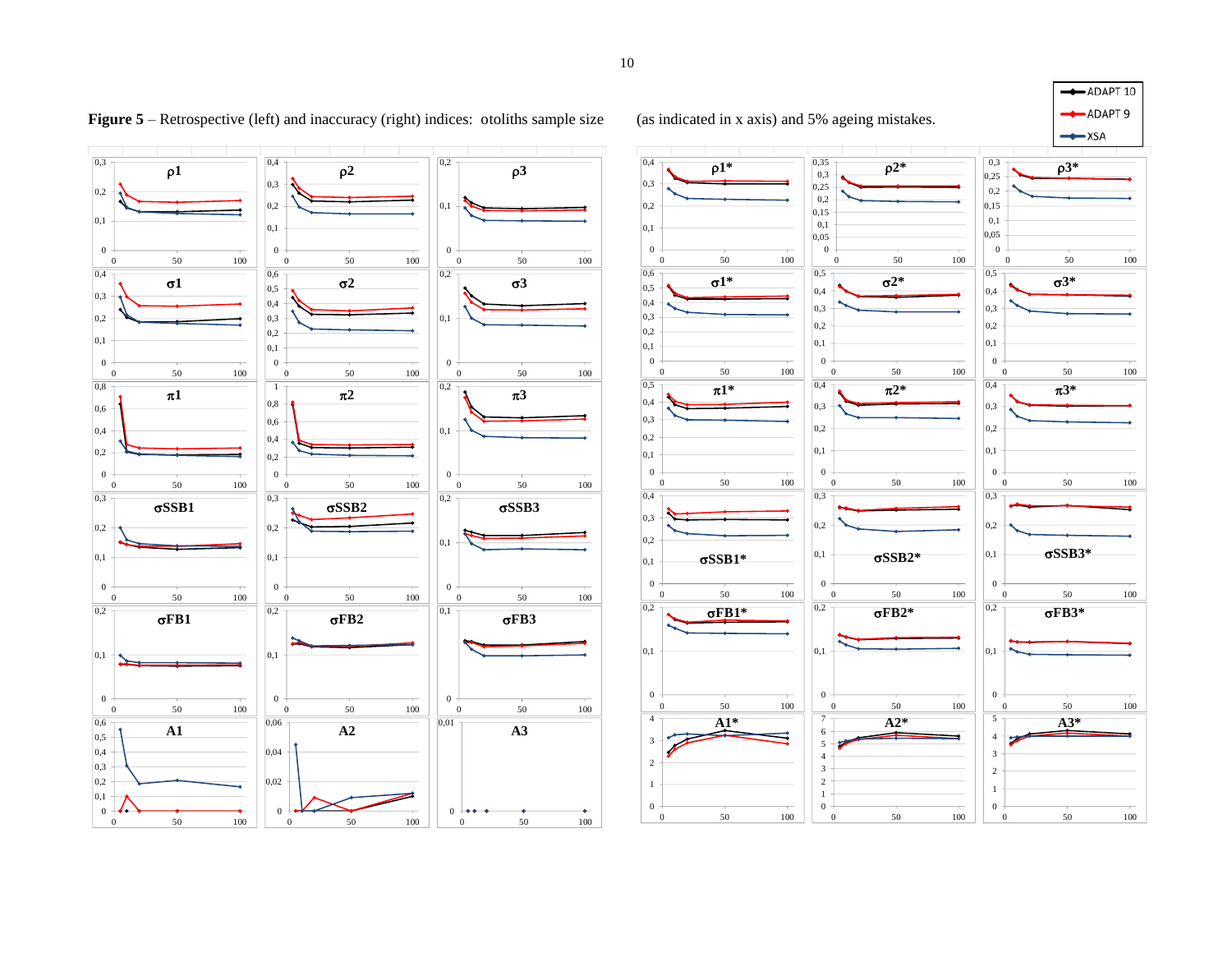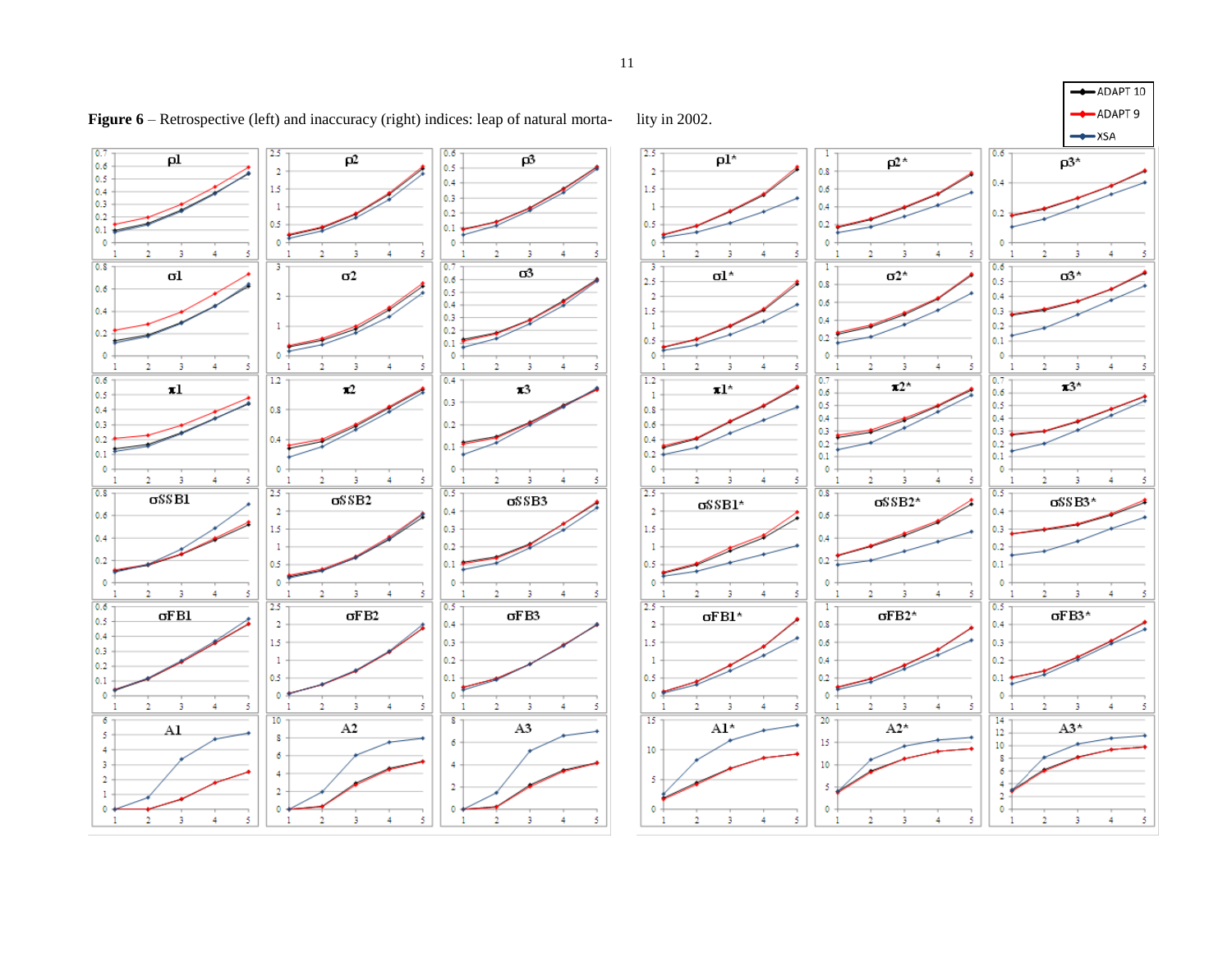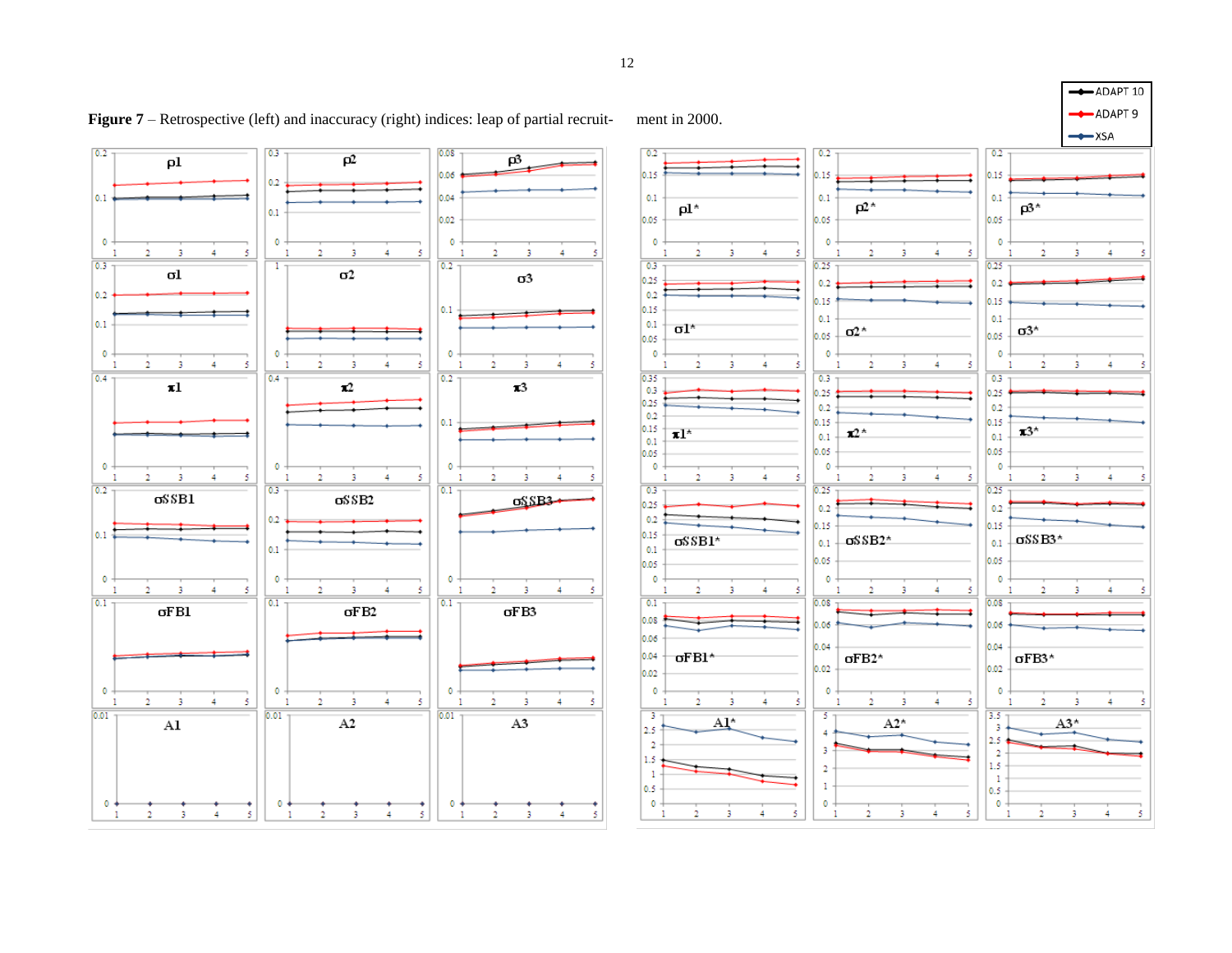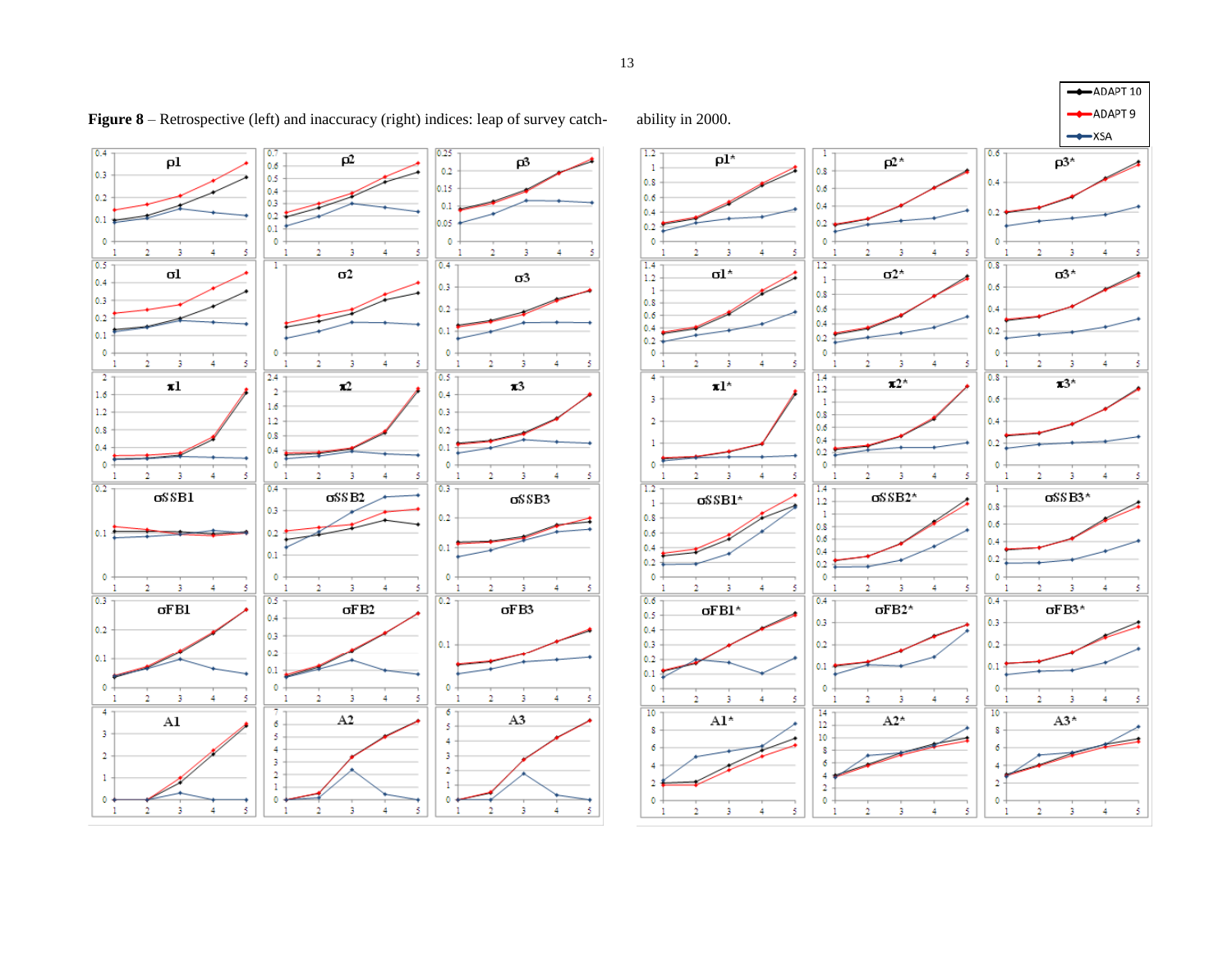

**Figure 9** – Retrospective results of the 2+3JKLMNO Greenland halibut (Healey *et al*. 2010) (current plots are the final ones).